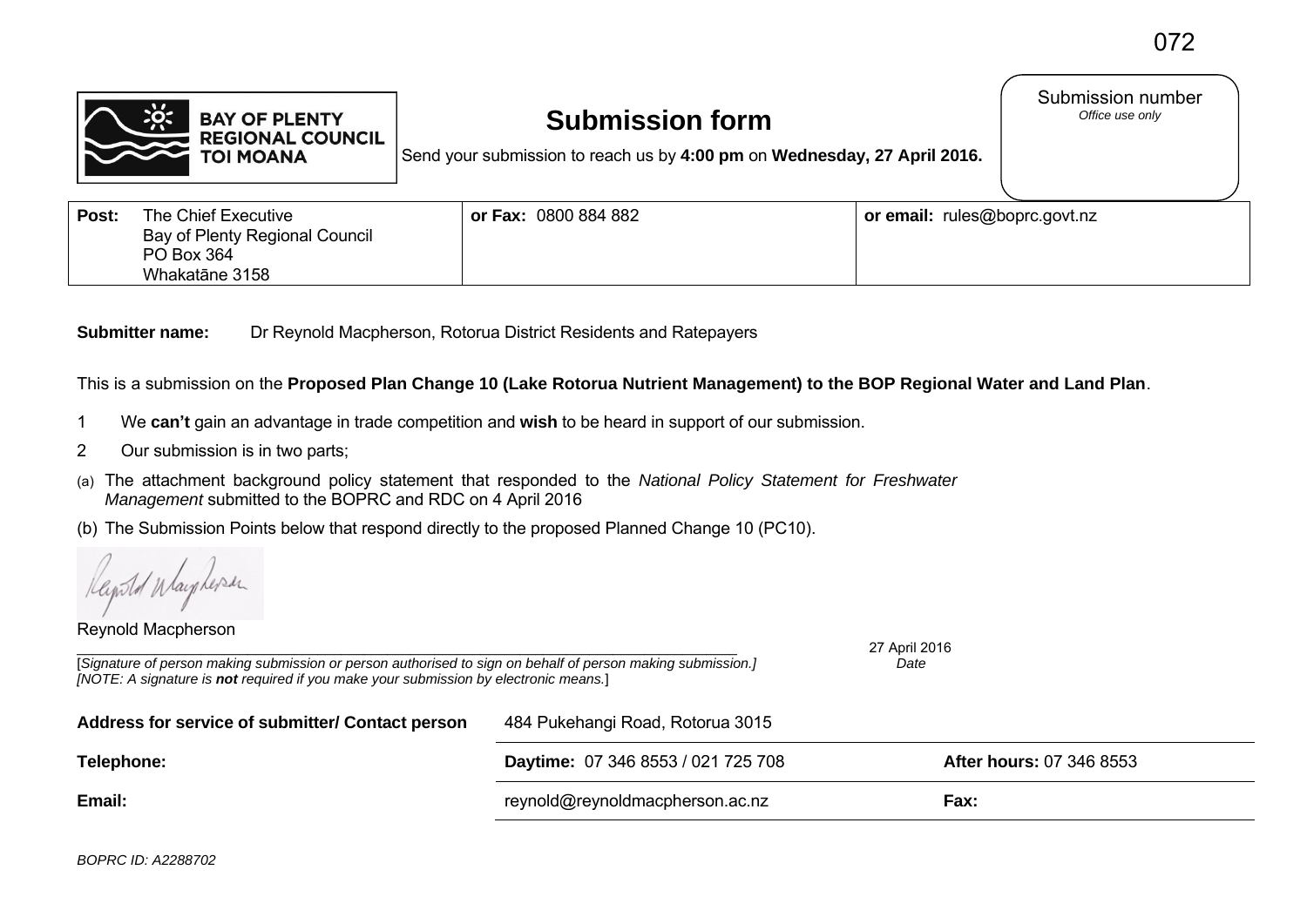## **SUBMISSION POINTS**

The Rotorua District Residents and Ratepayers (RDRR) has over 400 members. The four objectives of the RDRR are to:

- 1. Promote and advocate representative democracy in the Rotorua District, and elsewhere;
- 2. Ensure the Mayor and councillors of Rotorua District comply with the law with respect to operations, policy making, purposes, performance and governance principles;
- 3. Ensure that councillors give due consideration to the wishes of citizens when deciding policy;
- 4. Ensure that Council officials advise councillors impartially and act to implement Council policy with fidelity.

| Page | <b>Reference</b>                                                                                                                                     | Support/ | <b>Decision sought</b>                                                                                                                                                                                                                                                                                                                                                                                                                                               | Give reasons                                                                                                                                                                                                                                                                                                                                                                                       |
|------|------------------------------------------------------------------------------------------------------------------------------------------------------|----------|----------------------------------------------------------------------------------------------------------------------------------------------------------------------------------------------------------------------------------------------------------------------------------------------------------------------------------------------------------------------------------------------------------------------------------------------------------------------|----------------------------------------------------------------------------------------------------------------------------------------------------------------------------------------------------------------------------------------------------------------------------------------------------------------------------------------------------------------------------------------------------|
| no.  | (e.g. Policy, rule,<br>method or<br>objective number)                                                                                                | oppose   | Say what changes to the plan you would like                                                                                                                                                                                                                                                                                                                                                                                                                          |                                                                                                                                                                                                                                                                                                                                                                                                    |
|      | PC10 intends to<br>convert 40% of<br>dairying and 30%<br>of sheep and beef<br>farming into<br>forestry plantation<br>farming.                        | Oppose   | Suspend implementation of PC10 subject to (a)<br>completion of an independent science review,<br>with terms of reference consulted with<br>stakeholders, (b) commissioned economic,<br>social, cultural and environmental impact<br>assessment, including a Section 32 RMA impact<br>assessment on stakeholders, and (c) empower<br>Stream and Land Care Management Groups<br>(S&LCMGs) with science about 'hot spots',<br>mitigation strategies, and expert advice. | The reasons relevant to each component are (a)<br>policy and practices should be informed by best<br>current science and the TORs which need to<br>have high legitimacy with stakeholders, (b) a<br>comprehensive evaluation of policy options and<br>consequences is both wise and required in law,<br>and (c) the development of S&LCMGs will deliver<br>both remediation and capacity building. |
|      | PC10 requires a<br>major disruption to<br>agribusiness<br>sector; currently<br>$~5$ % of RDC's<br>GDP with a much<br>higher % of export<br>earnings. | Oppose   | Suspend implementation of PC10 until an<br>alternative policy is developed with a far less<br>disruptive effect on the district agribusiness'<br>economy, especially employment.                                                                                                                                                                                                                                                                                     | PC10 will require a switch from high N<br>discharges, high food production, and high<br>outputs into low N, low earnings from silviculture<br>and much lower employment opportunities (~42)<br>people are employed in the value chain of a 1000<br>ha dairy farm, ~28 from beef and sheep farms,<br>compared to $~14$ from pine plantations).                                                      |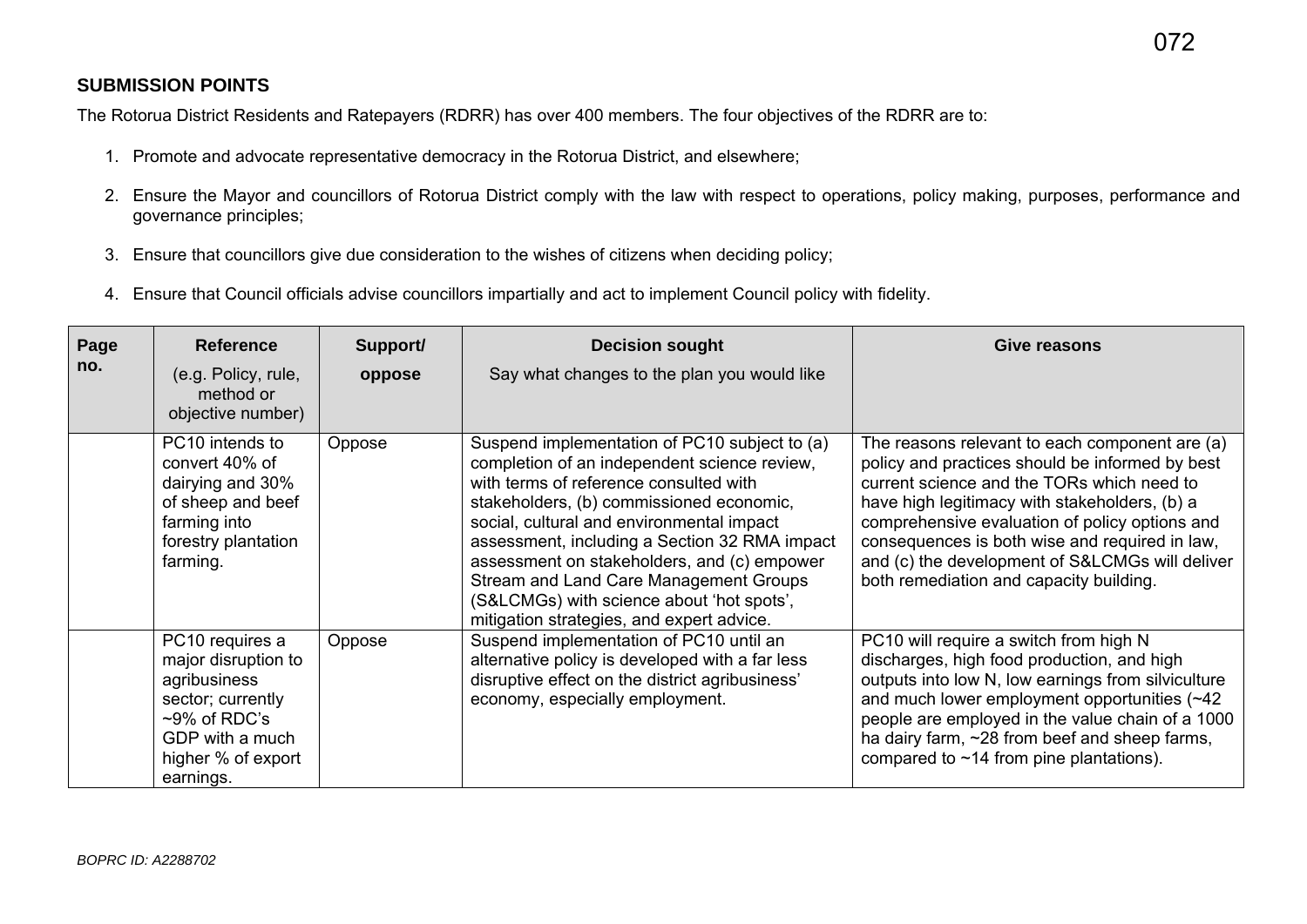| PC10 will cause a<br>major loss in rural<br>capital values, a<br>drop in rural rates<br>take, and if<br>councils'<br>expenditure remain<br>constant, require<br>yet another rise in<br>urban and<br>business rates and<br>rents. | Oppose | Suspend implementation of PC10 until an<br>alternative policy is developed with much more<br>reasonable impact on Rotorua Districts'<br>ratepayers, residents and businesses.                                                                                                                                                                                                                                  | The core component of rating is capital<br>values. Capital values in the Rotorua District per<br>hectare average about \$35,000 for dairy farms,<br>about \$15-20,000 for sheep and beef farms, and<br>about \$3,500 for pine plantations. The loss of<br>dairy capital values due to PC10 in our district<br>has been estimated at \$162m. Corresponding<br>rates revenue loss would have to be recovered<br>from other sectors most particularly residential<br>and business rates.       |
|----------------------------------------------------------------------------------------------------------------------------------------------------------------------------------------------------------------------------------|--------|----------------------------------------------------------------------------------------------------------------------------------------------------------------------------------------------------------------------------------------------------------------------------------------------------------------------------------------------------------------------------------------------------------------|---------------------------------------------------------------------------------------------------------------------------------------------------------------------------------------------------------------------------------------------------------------------------------------------------------------------------------------------------------------------------------------------------------------------------------------------------------------------------------------------|
| PC10 is based on<br>an obsolete belief<br>from the 1980s in<br>the sole need to<br>reduce N levels.                                                                                                                              | Oppose | Suspend implementation of PC10 until an<br>alternative policy is developed that shifts the<br>focus from N to P levels and that uses a more<br>holistic model of sustaining and improving water<br>quality outcomes. This model will need to be<br>responsive to unique local, social, cultural,<br>economic, scientific and environmental factors<br>and deliver outcomes on all of these dimensions.         | Professor David Hamilton has shown that<br>controlling P levels is a more achievable<br>approach to lowering the TLI. Evolving science<br>since 2004-2006 shows declining P levels and<br>that the TLI has reached the target of 4.21 (due<br>mainly to limited P through mitigations such as in<br>alum dosing some streams, and changed water<br>treatment and farming practices).                                                                                                        |
| PC10 is also based<br>on an obsolete<br>target of removing<br>435 tonnes of N<br>per annum.                                                                                                                                      | Oppose | Suspend implementation of PC10 until an<br>alternative policy is developed to customise N<br>mitigation strategies stream by stream rather<br>than by whole catchment. We recommend the<br>development of Stream and Land Care<br>Management Groups (S&LCMGs) to combine<br>the benefits of best available science, including<br>expert advice on 'hot spots', local knowledge,<br>and empowered stakeholders. | The 435 target was based on the best available<br>science of the day. Since then it has been shown<br>that N discharges are higher from properties, that<br>much more than previously thought is extracted<br>from flow paths and that these extractions can be<br>further enhanced by many mitigation methods<br>customised stream by stream, including changed<br>farming practices. S&LCMGs would switch the<br>focus of action from compliance to remediation<br>and capacity building. |
| PC <sub>10</sub> was<br>designed to enable<br>the operation of the<br>Incentive and<br>Gorse funds.                                                                                                                              | Oppose | Suspend implementation of PC10 and operations<br>of the Incentive and Gorse programmes until<br>they can be reviewed. The focus of both<br>programmes should move away from<br>incentivising land use changes (from food<br>production to log extraction), towards a focus on<br>green technologies that will permanently change<br>nutrient loadings on the lakes.                                            | The BOPRC Incentives programme model has<br>struggled to gain the confidence of farmers and<br>has not signed any agreements. \$350,000 has<br>been spent on salaries and administrative costs.<br>The programme is also plagued with the chair's<br>perceived pecuniary conflict of interest, and by<br>low public accessibility and accountability.                                                                                                                                       |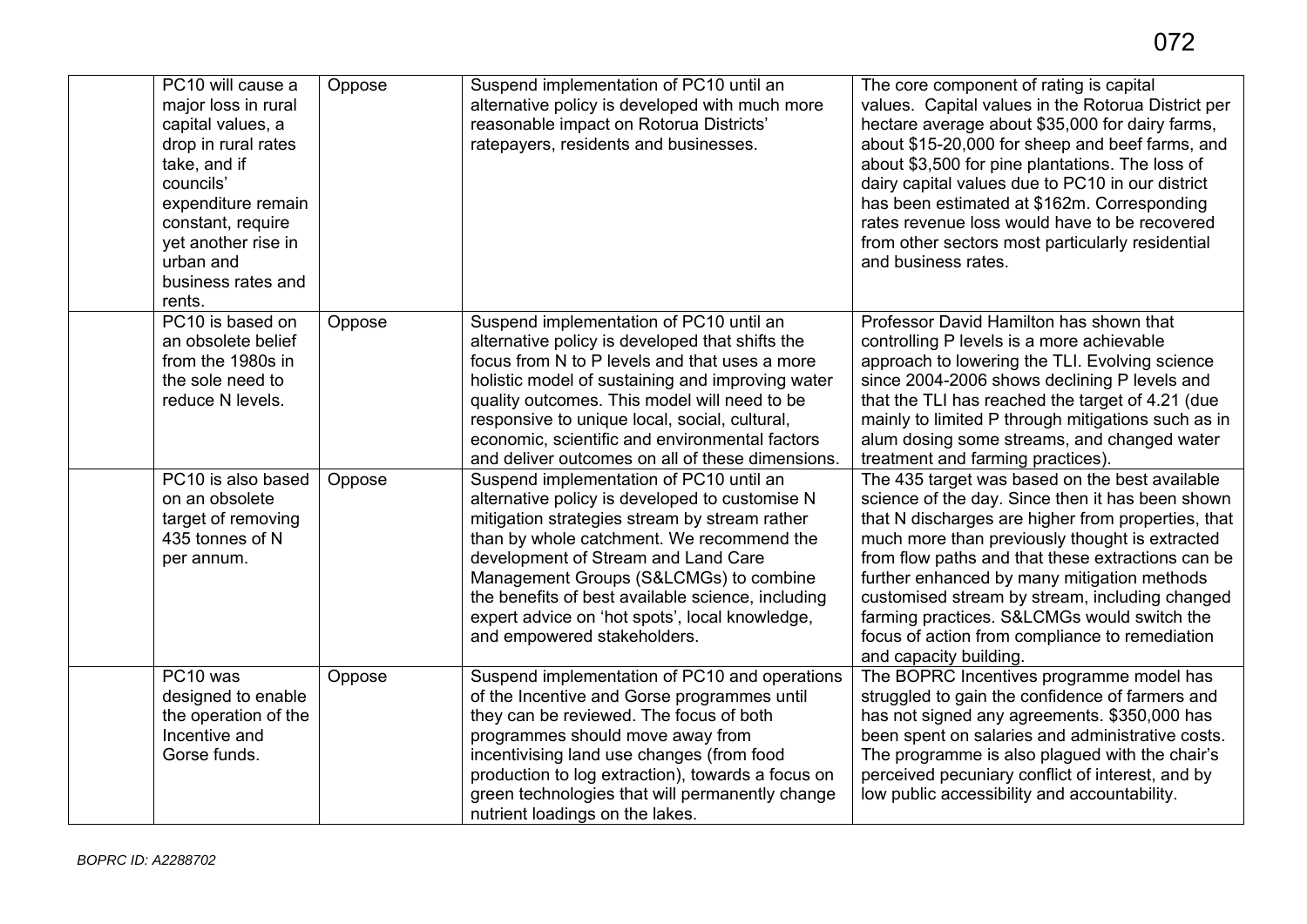# **Submission to the**

# **Bay of Plenty Regional Council and the Rotorua District Council**

## **by the**

# **Rotorua District Residents and Ratepayers v. 4 April 2016**

To: the Bay of Plenty Regional Council and the Rotorua District Council

From: RDRR, 484 Pukehangi Road, Rotorua 3015, 07 346 8553, [reynold@reynoldmacpherson.ac.nz](mailto:reynold@reynoldmacpherson.ac.nz)

Copied to Protect Rotorua, the Te Arawa Lakes Programme, the Primary Producers Collective, the Federated Farmers, Democracy Action, Auckland, and the Ministry for the Environment.

### **Introduction**

The Rotorua District Residents and Ratepayers (RDRR) formed less than a year ago and today has 400 members.

The objectives of the RDRR are to:

- 1. Promote and advocate representative democracy in the Rotorua District, and elsewhere;
- 2. Ensure the Mayor and councillors of Rotorua District comply with the law with respect to operations, policy making, purposes, performance and governance principles;
- 3. Ensure that councillors give due consideration to the wishes of citizens when deciding policy;
- 4. Ensure that Council officials advise councillors impartially and act to implement Council policy with fidelity.

# **Background to this Submission**

**.** 

This submission responds to the *National Policy Statement for Freshwater Management 2014<sup>1</sup>* which sets out obligations on regional councils. It was felt that the BOPRC, and its

<sup>1</sup> New Zealand Government (2014*) National Policy Statement for Freshwater Management 2014*, gazetted 4 July 2014, available at http://www.mfe.govt.nz/publications/fresh-water/national-policystatement-freshwater-management-2014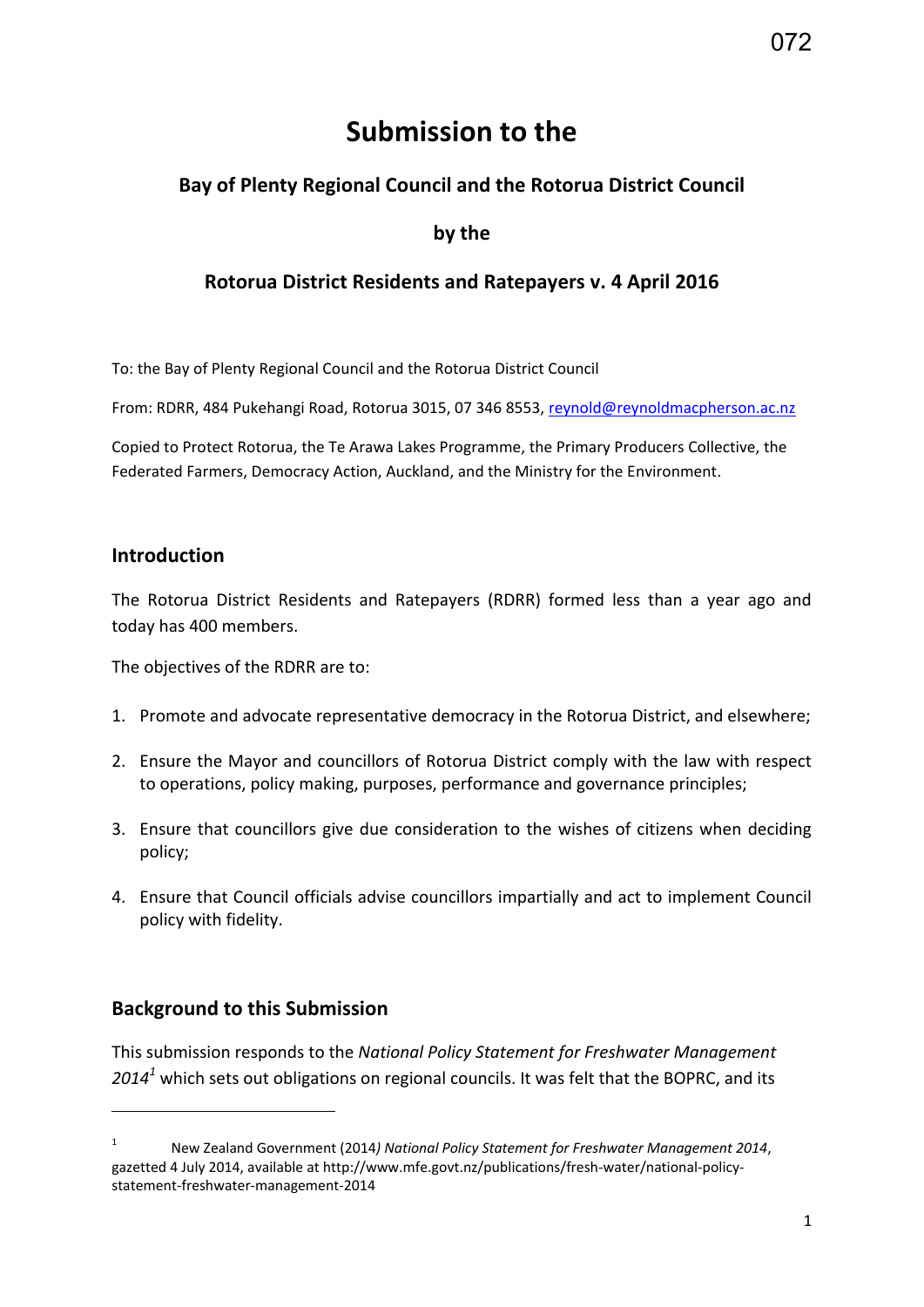Water Advisory Panel, and the Rotorua District Council, especially its RMA Policy Committee, would wish to be aware of how residents and ratepayers in the Rtorua District feel about freshwater management issues.

The *National Policy* is of direct interest to the RDRR because it provides the policy backdrop for the development of the Rotorua Te Arawa Lakes Programme that has been mounted by the Bay of Plenty Regional Council (BOPRC), the Rotorua District Council (RDC), and the Te Arawa Lakes Trust (TALT) and is intended to improve the quality of freshwater.

The RDRR supports an assumption of the *National Policy* (p.3) that

Fresh water is essential to New Zealand's economic, environmental, cultural and social well-being. Fresh water gives our primary production, tourism, and energy generation sectors their competitive advantage in the global economy. Fresh water is highly valued for its recreational aspects and it underpins important parts of New Zealand's biodiversity and natural heritage. Fresh water has deep cultural meaning to all New Zealanders. Many of New Zealand's lakes, rivers and wetlands are iconic and well known globally for their natural beauty and intrinsic values.

The RDRR also insists that, according to democratic principles, only elected representatives should give due consideration to the wishes of all citizens in our diverse communities of interest when deciding freshwater policy, using unbiased public consultations on all matters of significance.

At the same time, the RDRR recommends that strong respect be given to tāngata whenua values and interests in management and decision-making processes about freshwater policy, but not allocated policy making powers, such as co-governance, because that would violate the roles of elected representatives who must represent all communities of interest in the Rotorua District and in the Bay.

In sum, this submission reflects the views and interests of residents and ratepayers in the Rotorua District and is intended to assist with the interpretation and implementation of the *National Policy* by the BOPRC and the RDC, taking account of the Minister's *Next Steps for Fresh Water*.

# **Executive Summary**

The RDRR CONTENDS that more research into the long-term effects of alum dosing is crucial for effective risk management in order to sustain and improve the quality of fresh water.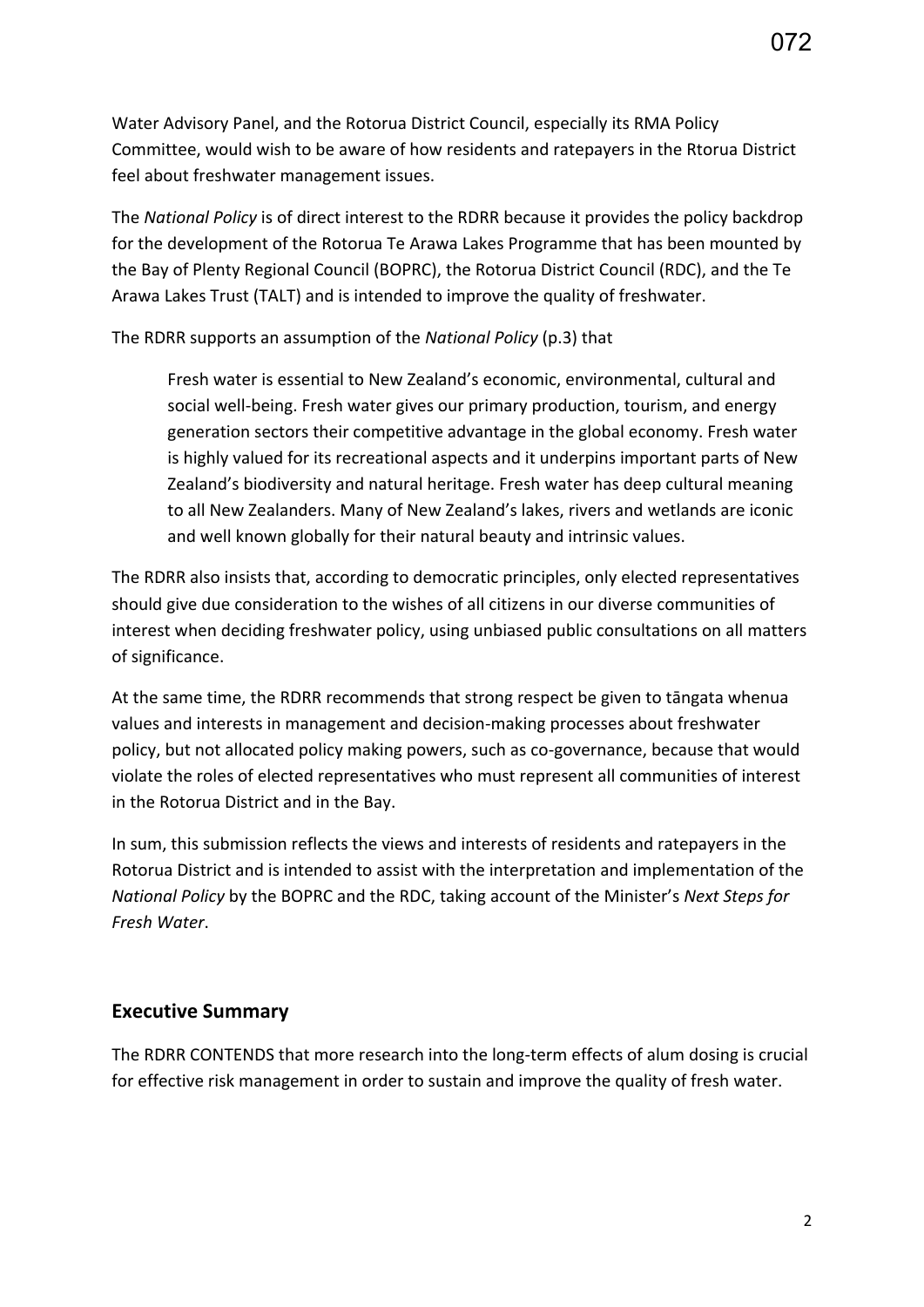The RDRR CONTENDS that Overseer be retained only until more reliable software, preferably open source, can be designed with input from stakeholders, with a view to adopting Taranaki's example of using science-based 'best practice' as soon as possible. $<sup>2</sup>$ </sup>

The RDRR ENDORSES the pragmatic 'best practice' approach used by the Taranaki Regional Council that seeks to reconcile recreational, economic, cultural and natural capital<sup>3</sup> values.

The RDRR CONTENDS that N and P targets and mitigation methods must be designed so that they do not impair the viability of start-ups and SMEs.

The RDRR RECOMMENDS that the imposition of conditions on discharges including contaminants be administered in a manner that encourages new investment and the recycling of sites by progressively adopting the best practicable option as science advances.

The RDRR RECOMMENDS that selected communities of interest not be given policy or contractual privileges to veto or leverage policy development or to obtain access to public resources to the disadvantage of the diverse communities living in the Rotorua District, rather than by progressively adopting the best practicable option as science advances.

The RDRR CONTENDS that all elected representatives on the RDC should be re-engaged on the RMA Policy Committee to obtain reasonable judgements and political accountability concerning water quantity to reconcile recreational, economic, cultural and natural capital values.

The RDRR CONTENDS that the structure of the RDC's RMA Policy Committee does not recognise and respect the wider communities of interest in the District and should include all and only elected councillors.

The RDRR RECOMMENDS that the programme plans, budgets and evaluation criteria and process for all components of the BOPRC's Integrated Framework of programmes about freshwater be published as a matter of urgency.

The RDRR ENDORSES Taranaki Regional Council's position;<sup>4</sup> 'there is too much uncertainty for Overseer and its associated models to be used as regulatory tools."

The RDRR REJECTS any governance proposal that would result in;

- 1. Any further concentration of power in four entities; BOPRC, RDC, TALT and the MfE
- 2. Any further loss of transparency and public accountability, and
- 3. Any increase in indirect representation of BOP ratepayers (who are contributing all the costs of the integrated programme and half the costs of the Incentive Fund).

**.** 

<sup>2</sup> See www.trc.govt.nz/water-and-land-Taranaki-s-priorities/

<sup>3</sup> Natural capital is the land, air, water, living organisms and all formations of the Earth's biosphere that provide us with ecosystem goods and services imperative for survival and well-being. Furthermore, it is the basis for all human economic activity. (Se[e https://www.iisd.org/natres/agriculture/capital.asp\)](https://www.iisd.org/natres/agriculture/capital.asp) 4

Taranaki Regional Council (April, 2015) *Water and Land: Taranaki's Priorities*, p. 3.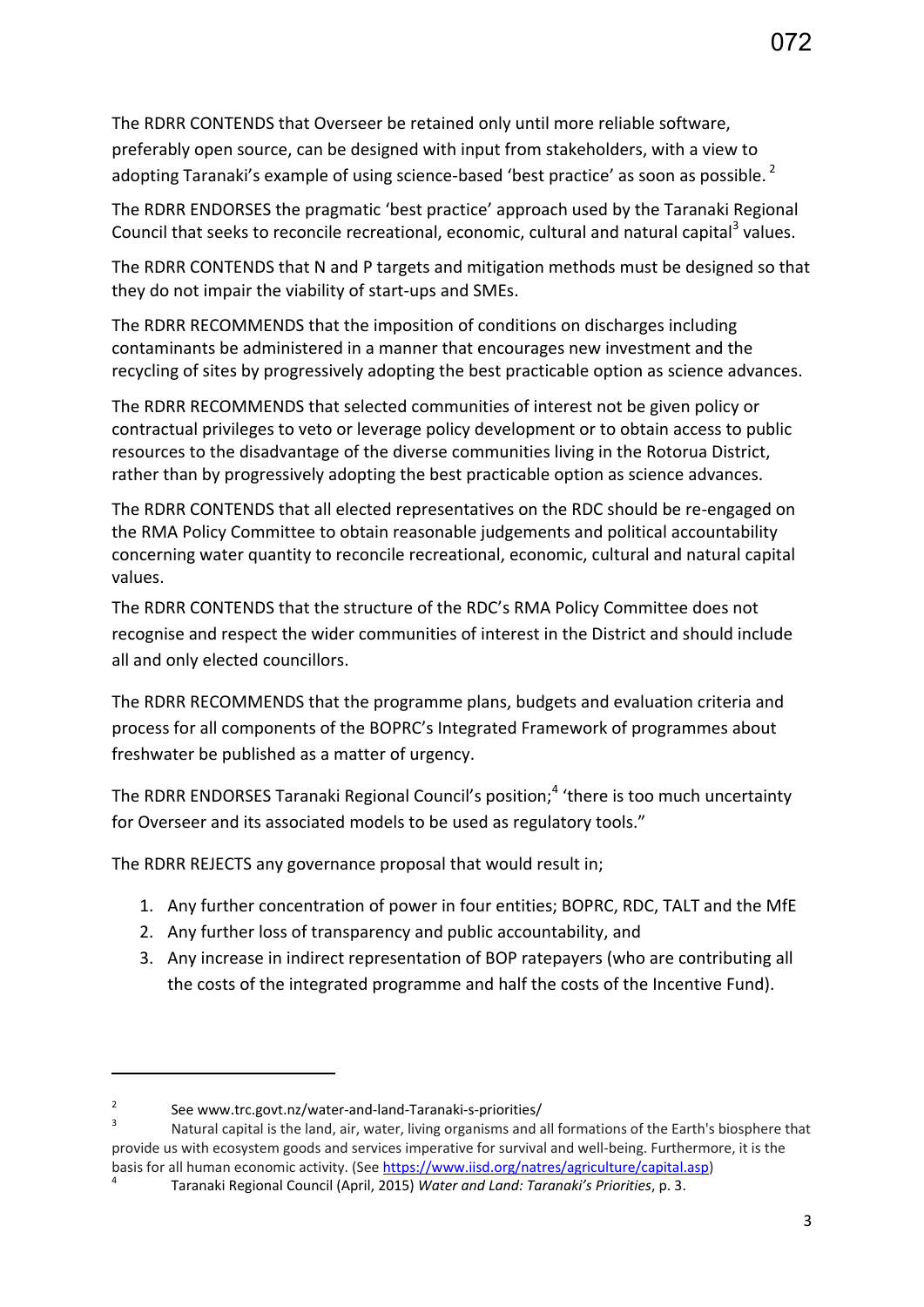The RDRR NOTES that exemptions to Policy CA3 will only gain in legitimacy if the RMA Policy Committee of the RDC expands and includes only elected representatives.

The RDRR RECOMMENDS that the implementation of the National Objectives Framework be advanced with balanced respect for district cultural, recreational, economic and natural capital values without the provision of vetoes to any community of interest.

The RDRR ENDORSES the development of evidence-based monitoring plans, especially by the RDC's reconstituted RMA Policy Committee conducting effective evaluations that deliver public accountability.

The RDRR ACCEPTS IN PRINCIPLE that there must be public accountability for takes and contaminants but is concerned with the potential for provider capture by communities of interest, the reliability and availability of quality measures, and any initiative towards rent seeking for domestic delivery.

The RDRR CONTENDS that, according to democratic principles, only elected representatives should give due consideration to the wishes of all citizens in our diverse communities of interest when deciding freshwater policy, using unbiased public consultations on all matters of significance.

The RDRR SUPPORTS strong respect being given to tāngata whenua values and interests in management and decision-making processes about freshwater policy, but not given policy making powers, such as co-governance, that would violate the roles of elected representatives.

The RDRR encourages the BOPRC and RDC to hear and reconcile the interests of mana whenua, matawaka (non-Te Arawa Maori) and non-Maori through effective consultations, management and decision-making processes, and to give the RDRR appropriate opportunities to contribute to such decision making.

# **Water Quality**

The RDRR endorses in principle the Objectives A1 and A2 in the *National Policy*, and obligations on the BOPRC, as set out in the Policies A1-A4. There are, however, impediments to their implementation at District Council level.

Objective A1 is about safeguarding the life-supporting capacity, ecosystem processes and indigenous species, and the health of people and communities by sustainably managing the use and development of land, and the discharges of contaminants.

Objective A2 is concerned with maintaining or improving the overall quality of fresh water by protecting the significant values of freshwater bodies and wetlands, and by correcting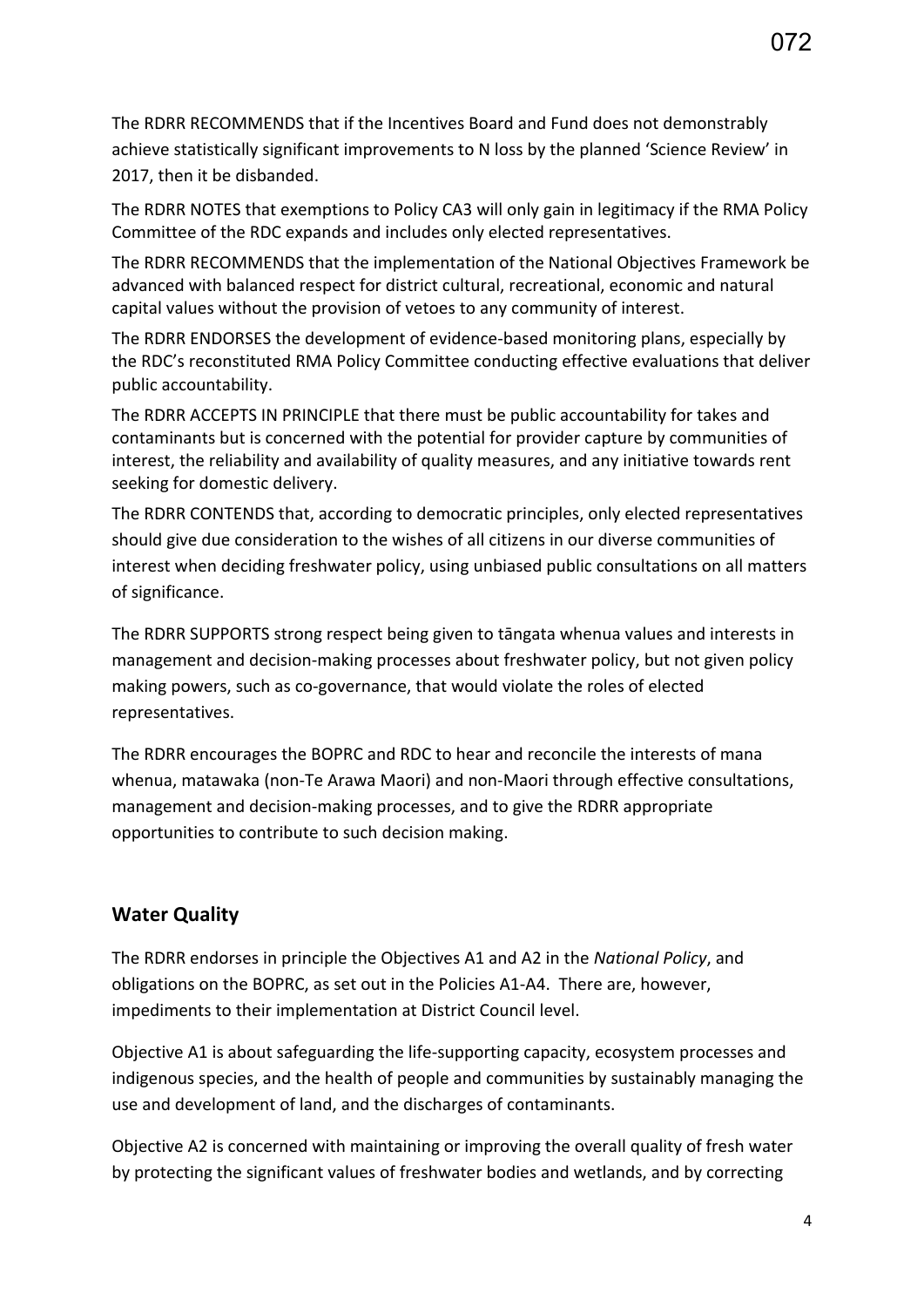water bodies that have been degraded by human activities. The challenge here is to create a credible long-term strategy.

The measurement of the overall quality of fresh water relies on the internationally-used Trophic Level Index (TLI). The best quality of water achieved to date in Lake Rotorua (with a TLI of 4.2)<sup>5</sup> was achieved largely by alum dosing.

A more recent research paper<sup>6</sup> has projected that the BOPRC's long-term regulatory regime (a combination of land use change and mitigation strategies) will result in a relatively minor reduction in TLI, from about 4.85 to 4.70, whereas the same combination *with* alum dosing will give a more substantial reduction from about 4.85 to 4.30.

# **The RDRR CONTENDS that more research into the long-term effects of alum dosing is crucial for effective risk management in order to sustain and improve the quality of fresh water.**

Policy A1 directs the BOPRC to plan objectives and limits for all freshwater management units in its region, including to take account of foreseeable impacts of climate change, the connections between water bodies and coastal waters, and to establish methods (including rules) to avoid over-allocation.

A freshwater management unit is defined in the National Policy (p. 7) as 'the water body, multiple water bodies or any part of a water body determined by the regional council as the appropriate spatial scale for setting freshwater objectives and limits and for freshwater accounting and management purposes.'

A key challenge here is that, although the Overseer software used to measure nutrient loss from blocks has been accepted in the Environment Court, it is not perceived by landowners as having appropriate levels of reliability and as being favourable to some communities of interest. It will soon be available on a user-pays basis.<sup>7</sup> RDRR is very concerned about the potential for growth of a compliance industry around Overseer.

# **The RDRR CONTENDS that Overseer be retained only until more reliable software, preferably open source, can be designed with input from stakeholders, with a view to adopting Taranaki's example of using science-based 'best practice' as soon as possible.**

Policy A2 is concerned with regional council specifying targets for freshwater management units and their methods of policy compliance.

**.** 

<sup>5</sup> David P. Hamilton, Chris G. McBride & Hannah F.E. Jones (2014). Assessing the effects of alum dosing of two inflows to Lake Rotorua against external nutrient load reductions: Model simulations for 2001-2012. Environmental Research Institute Report 49, University of Waikato, Hamilton, 56 pp.

<sup>6</sup> Hannah Meuller, David Hamilton and Jonathan Abell (2015). Ecosystem services as a tool to evaluate restoration of Lake Rotorua. Paper given to the Science Evening, Energy Events Centre, Rotorua, 17 November. 7 *NZ Farmers Weekly* (7 Dec 2015), "Overseer", p. 11.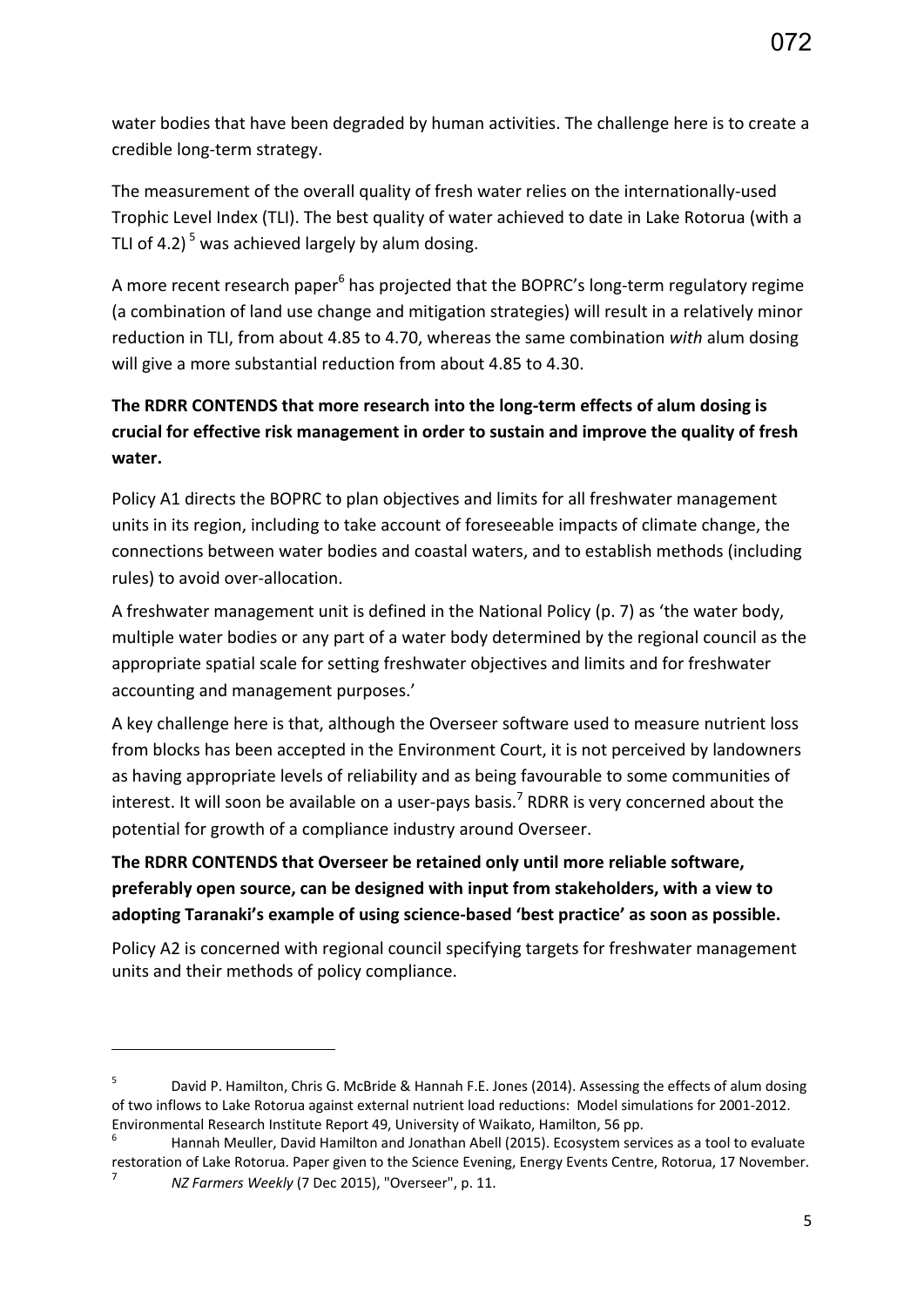#### **The RDRR ENDORSES the pragmatic 'best practice' approach used by the Taranaki Regional Council that seeks to reconcile recreational, economic, cultural and natural capital values.**

Policy A3 empowers the BOPRC to impose conditions on discharges including contaminants, and the best practicable option to prevent or minimise impacts on the environment; land or water.

The RDRR notes with concern instances of where theories of impacts on the environment and mitigation have advanced ahead of scientific findings and the progressive development of the best practicable option, and resulted in ideologically-driven administration that has actively discouraged investment in start-up and small-to-medium sized enterprises (SMEs), and the recycling of sites.

**The RDRR CONTENDS that N and P targets and mitigation methods must be designed so that they do not impair the viability of start-up and SMEs.** 

**The RDRR RECOMMENDS that the imposition of conditions on discharges including contaminants be administered in a manner that encourages new investment and the recycling of sites by progressively adopting the best practicable option as science advances.** 

Policy A4 details the requirements on the BOPRC regarding the extent to which the discharge would avoid contamination that will have an adverse effect on the life-supporting capacity of fresh water, including on any ecosystem associated with fresh water.

The RDRR notes with concern instances where communities of interest have been permitted by the RDC to veto the application of best practicable science or to obtain policy and contractual privileges on unique cultural grounds at potential cost to other communities of interest.

**The RDRR RECOMMENDS that selected communities of interest not be given policy or contractual privileges to veto or leverage policy development or to obtain access to public resources to the disadvantage of the diverse communities living in the Rotorua catchment, rather than by progressively adopting the best practicable option as science advances.** 

#### **Water Quantity**

The RDRR SUPPORTS IN PRINCIPLE the Objectives B1-B4 of the *National Policy* about water quantity. They are to safeguard the life-supporting capacity, ecosystem processes and indigenous species, mitigate and phase out existing over-allocations, and to protect significant values of wetlands and of outstanding freshwater bodies.

There are, however, impediments to their implementation.

Policy B1 requires regional councils to plan freshwater objectives and set environmental flows and/or levels for all freshwater management units, and to have regard for the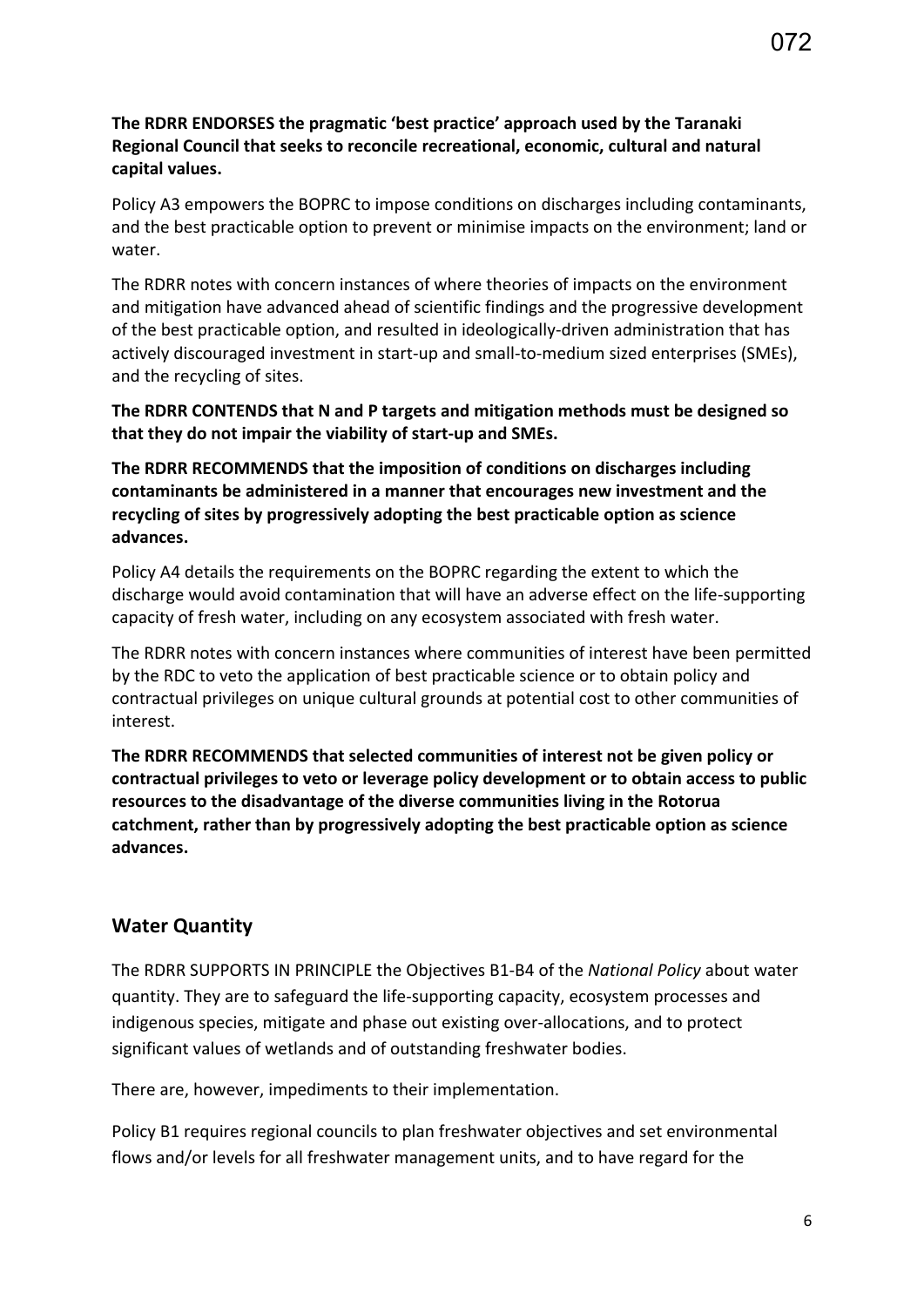reasonably foreseeable impacts of climate change, and the connections within and between freshwater water bodies and coastal water.

Policy B2 requires the efficient allocation of fresh water to activities. Policy B3 requires the allocation criteria to be stated.

Policy B4 requires councils to identify methods that encourage the efficient use of water. Policy B5 requires the prevention of future over-allocations.

Policy B6 requires councils to phase-out over allocations.

The RDRR is very concerned that the policy advice on land use from the RDC to the BOPRC is in the hands of two mayoral nominees and one nominee of the Te Tatau o Te Arawa Board (TTTAB) on the RMA Policy Committee.

This biased concentration of power violates democratic principles and renders the decisions and policy advice provided by the RMA Policy Committee as politically untrustworthy.

**The RDRR CONTENDS that all elected representatives on the RDC should be re-engaged on the RMA Policy Committee to obtain reasonable judgements, political accountability concerning water quantity, and to reconcile recreational, economic, cultural and natural capital values.** 

## **Integrated Management**

Objective C1 is SUPPORTED IN PRINCIPLE by the RDRR. It is to improve the integrated management of fresh water and the use and development of land in whole catchments. There are, however, impediments to its implementation at District Council level.

Policy C1 requires the BOPRC to provide integrated and sustainable management, so as to avoid, remedy or mitigate adverse effects, including cumulative effects. Policy C2 requires the integrated management of the effects of the use and development of land on fresh water, including encouraging the co-ordination of regional and/or urban growth, land use and development and the provision of infrastructure; and land and fresh water on coastal water.

As noted above, land use and contaminants policy determination in the Rotorua District has been concentrated into the hands of two Mayoral nominees and one nominee from the TTTAB on the RMA Policy Committee, excluding other elected representatives on the RDC.

# **The RDRR CONTENDS that the structure of the RDC's RMA Policy Committee does not recognise and respect the wider communities of interest in the District and should include all and only elected councillors.**

There are also serious problems with the joint policy development structures developed by the BOPRC and the RDC. The Rotorua Te Arawa Lakes Strategy Group (Strategy Group) comprises the BOPRC, RDC, Te Arawa Lakes Trust (TALT) and the Ministry for the Environment (MfE) and reports directly to the BOPRC.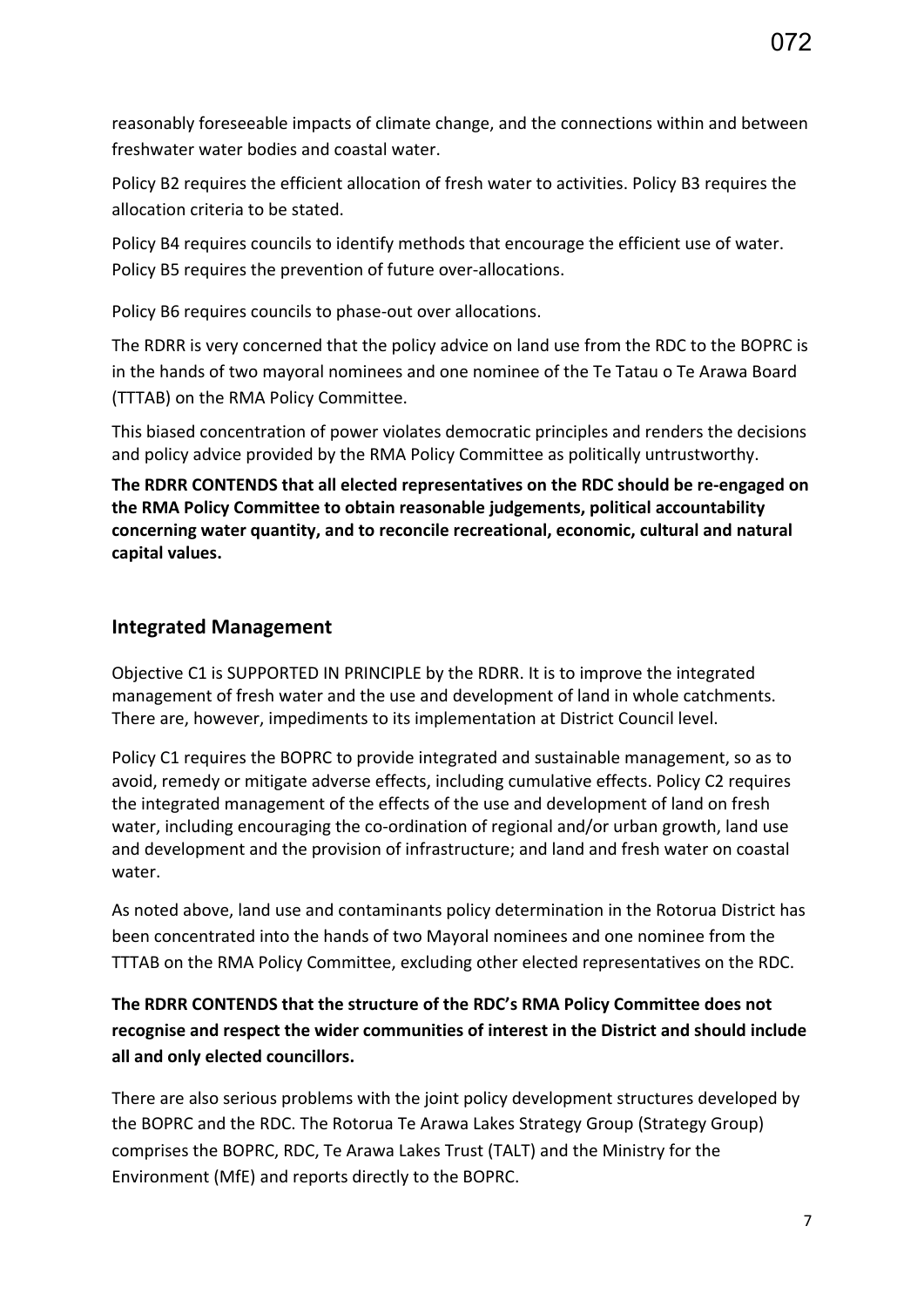The Strategy Group established the Stakeholders' Advisory Group (StAG) in 2012 to advise a rules and incentives package for land holders in the Lake Rotorua catchment, as part of the Rotorua Te Arawa Lakes programme (TALP). The TALP is an implementation structure established by the Strategy Group. Neither the StAG nor the TALP have formal and direct representation by residents and ratepayers.

There is a long-term policy development process under way. Step 1 of an 8-step policy process was the release of the *Plan Change 10: Draft Lake Rotorua Nutrient Management Rules* in December 2015, otherwise referred to as *Draft Lake Rotorua Nitrogen Management Rules Version 3.1*. Steps 2-4 will involve and process public submissions, Step 5 may commission additional research, Step 6 will provided public Hearings, prior to decision making in Step 7, and Appeals in Step 8 before the plan becomes operative.

The RDRR, however, is primarily concerned about aspects of implementation already under way.

An Incentive Fund of \$40m was established to buy 100tn of Nitrogen (N) from the Rotorua catchment until 2032. \$20m was contributed by the New Zealand Government with another \$20m to be contributed by the BOP ratepayers. An Incentives Board was established and has started buying N from farmers who negotiate a new set of farm management practices (e.g.s lower fertiliser inputs, lower stocking rates, ending on-farm winter forage cropping, conversion to other land uses, riparian restoration, etc.)

The BOPRC has also announced an 'integrated framework of programmes' including

- A Gorse Removal Incentives Fund of \$8m although it is not clear how this will be managed
- Low Nitrogen Land Use Fund of \$3.3m for low N land use research trials directed at sustainable land system improvement
- A Farmer Advice and Support Fund of \$2.2m, and
- An Engineering Interventions programme.

## **The RDRR RECOMMENDS that the programme plans, budgets and evaluation criteria and process for all components of the integrated framework of programmes about freshwater be published as a matter of urgency.**

StAG served as an open public policy forum. Members of the RDRR attended regularly although never formally invited nor acknowledged. In more recent times the RDRR became increasingly concerned about proposed governance and management structures for regulating land use.

Overseer is a New Zealand-devised 'industry standard nutrient budgeting model' used to estimate nutrient loss from farms into the wider environment. This estimate is used by the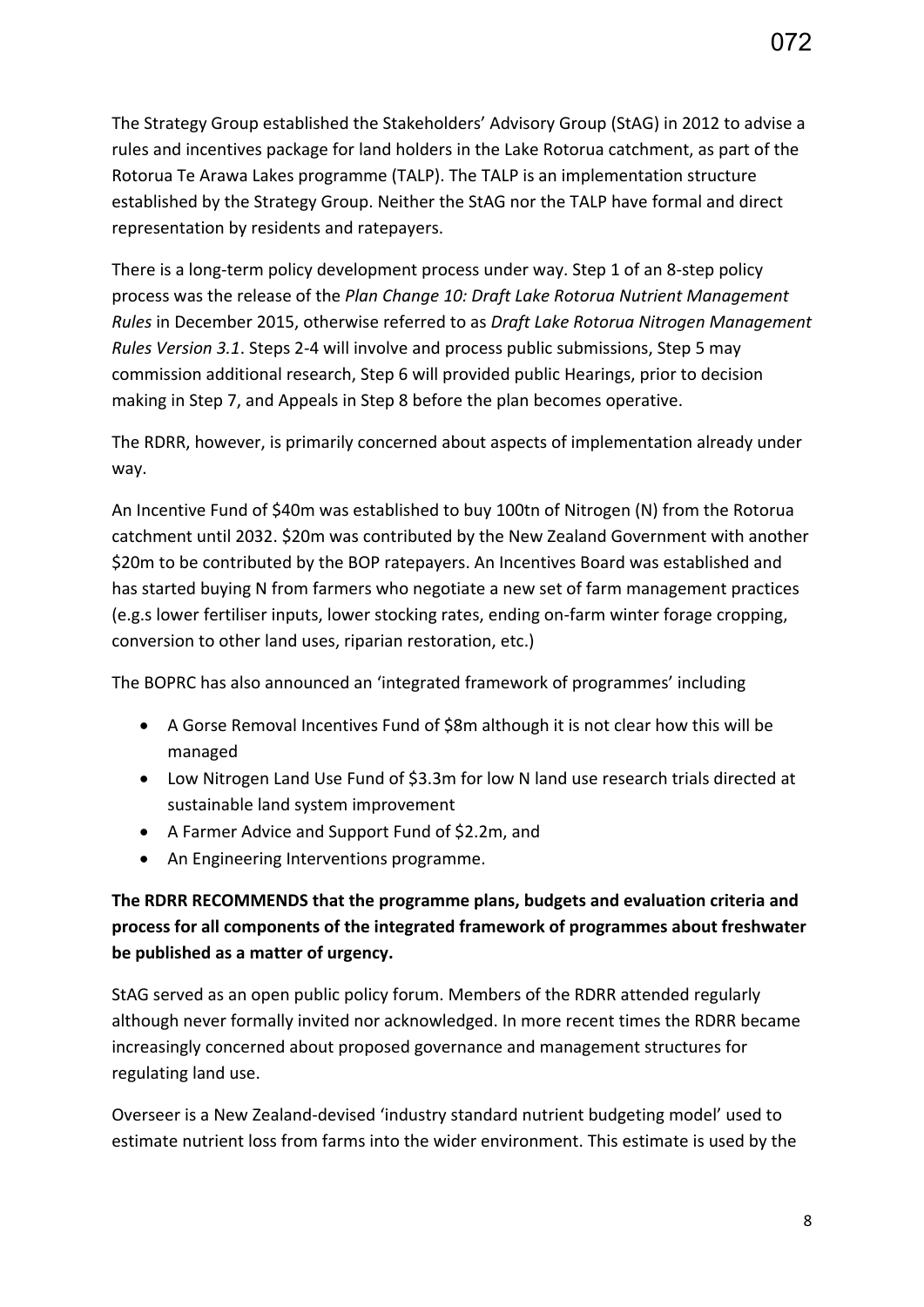Incentives Board to purchase N from land blocks. It has been acknowledged<sup>8</sup> that Overseer has 'science gaps' as indicated by the need for a wider range of inputs, limited capacity to understand unique local conditions, and the need for better data management and implementation. It is also acknowledged that the modelling suffers from having being 'repurposed'. It was originally conceived as a farm management tool but has been developed as an external monitoring tool for regulatory purposes. There is also uncertainty about its usefulness in the future, and the sustainability of its funding sources.

The RDRR is very concerned about the unfairness to farmers of using Overseer as a regulatory tool, especially when subsequent versions give significantly different estimates. It also recognizes a broader unfairness to ratepayers of this approach, in that unintended consequences may include rewarding polluters, rewarding those who have not cleared gorse and rewarding preferred communities of interest.

# **The RDRR ENDORSES Taranaki Regional Council's position; 'there is too much uncertainty for Overseer and its associated models to be used as regulatory tools."**

Rotorua's Deputy Mayor read out a proposal to establish a Lake Rotorua Protection Trust at the Lakes Water Quality Society's recent AGM, allegedly to advance 'landowner interests and economic growth'. The BOPRC website explained that the proposal was actually an attempt to change the nature and structure of the Rotorua Te Arawa Lakes Programme (a partnership between the Rotorua Lakes Council, Te Arawa Lakes Trust and BOPRC) into a Council Controlled Organisation.

The Local Government Act (2002, s 14 (e) requires each local authority to "actively seek to collaborate and co-operate with other local authorities and bodies to improve the effectiveness and efficiency with which it achieves its identified priorities and desired outcomes." Partnering fits the legislation. Grabbing control through a CCO does not.

We have already seen two prior and unsuccessful attempts by the Mayor's power bloc and senior officials to capture regional powers in geo-thermal development and public transport. We ask that BOPRC and the RDC end the waste of time and other public resources on a fruitless turf war. The distribution of powers is clear.

### **The RDRR REJECTS any governance proposal that would result in;**

- **1. Any further concentration of power in four entities; BOPRC, RDC, TALT and the MfE**
- **2. Any further loss of transparency and public accountability, and**
- **3. Any increase in indirect representation of BOP ratepayers (who are contributing all the costs of the integrated programme and half the costs of the Incentive Fund).**

**.** 

Rotorua Te Arawa Lakes Programme (2015) *Science Plan*, pp. 19, 22.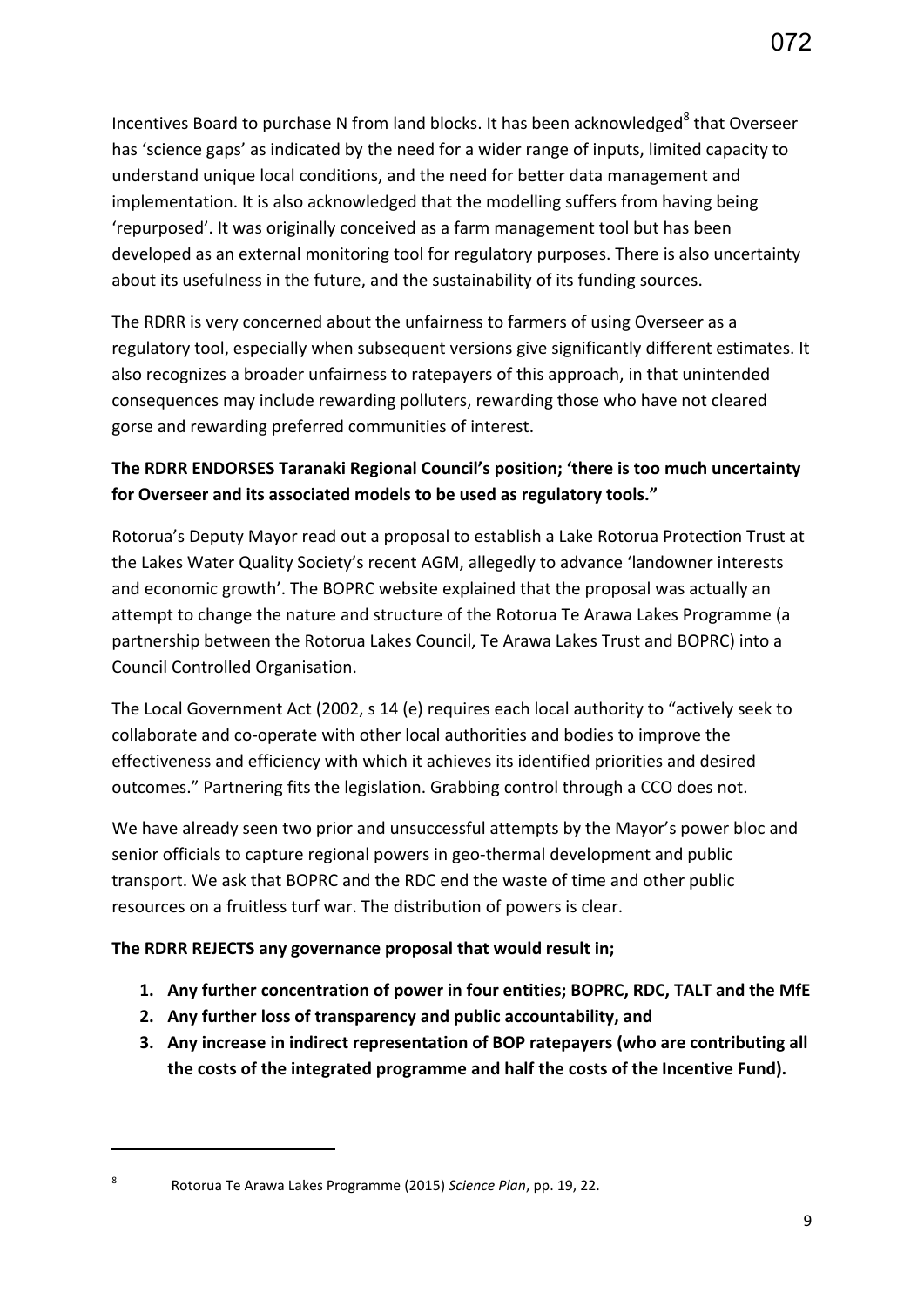It is also concerned about the introduction of dual criteria for the management of the Incentives Fund at the Strategy Group meeting on 7 December 2015. Where the New Zealand Government had emphasised the purchase of N, the Strategy Group has introduced new economic growth criteria, in a context where the Incentives Fund will only allow for the purchase of 100t of N.

#### RDRR is concerned about

- Large block owners (LBOs) (n=168 with >40 ha) with an economic development plan and easier access to leveraging opportunities may be advantaged over farmers who only had a N reduction plan
- Small block owners (SBOs) (n=1484 with <40 ha, including lifestyle block owners with < 5 ha) may be disadvantaged by the relatively high marginal costs of submitting a sophisticated and unique economic development plan as endorsed by the Strategy Group
- Perceived conflicts of interest where 'insiders', termed 'first movers' by StAG and who are predominantly LBOs, may be unduly advantaged by the 'first in first served' administration of the Incentives Fund.
- A perceived conflict of interest where the chair of the TTTAB, the political arm of Te Arawa which owns many large blocks and a highly likely recipient of incentives payments, is also the chair of the Incentives Board.

**The RDRR RECOMMENDS that if the Incentives Board and Fund does not demonstrably achieve statistically significant improvements to N loss by the planned 'Science Review' in 2017, then it be disbanded.** 

# **National Objectives Framework**

The RDRR supports in principle Objective CA1 which is to provide an approach for the BOPRC to establish freshwater objectives for national values, and any other values, that are nationally consistent and recognise regional and local circumstances. There are, however, impediments to their implementation at District Council level.

Policy CA1 requires BOPRC to identify freshwater management units for all freshwater bodies within its region.

Policy CA2 requires the BOPRC to develop freshwater objectives for all freshwater management units that include compulsory national values and other values considered appropriate to have regard to local and regional circumstances. It also requires the identification of the relevant attributes (provided in Appendix 2 of the *National Policy*), the minimum acceptable state for attributes in numeric or narrative terms, and for the consideration of current states, the spatial scale used, limits, choices, implications, time frames and other relevant and reasonably necessary matters.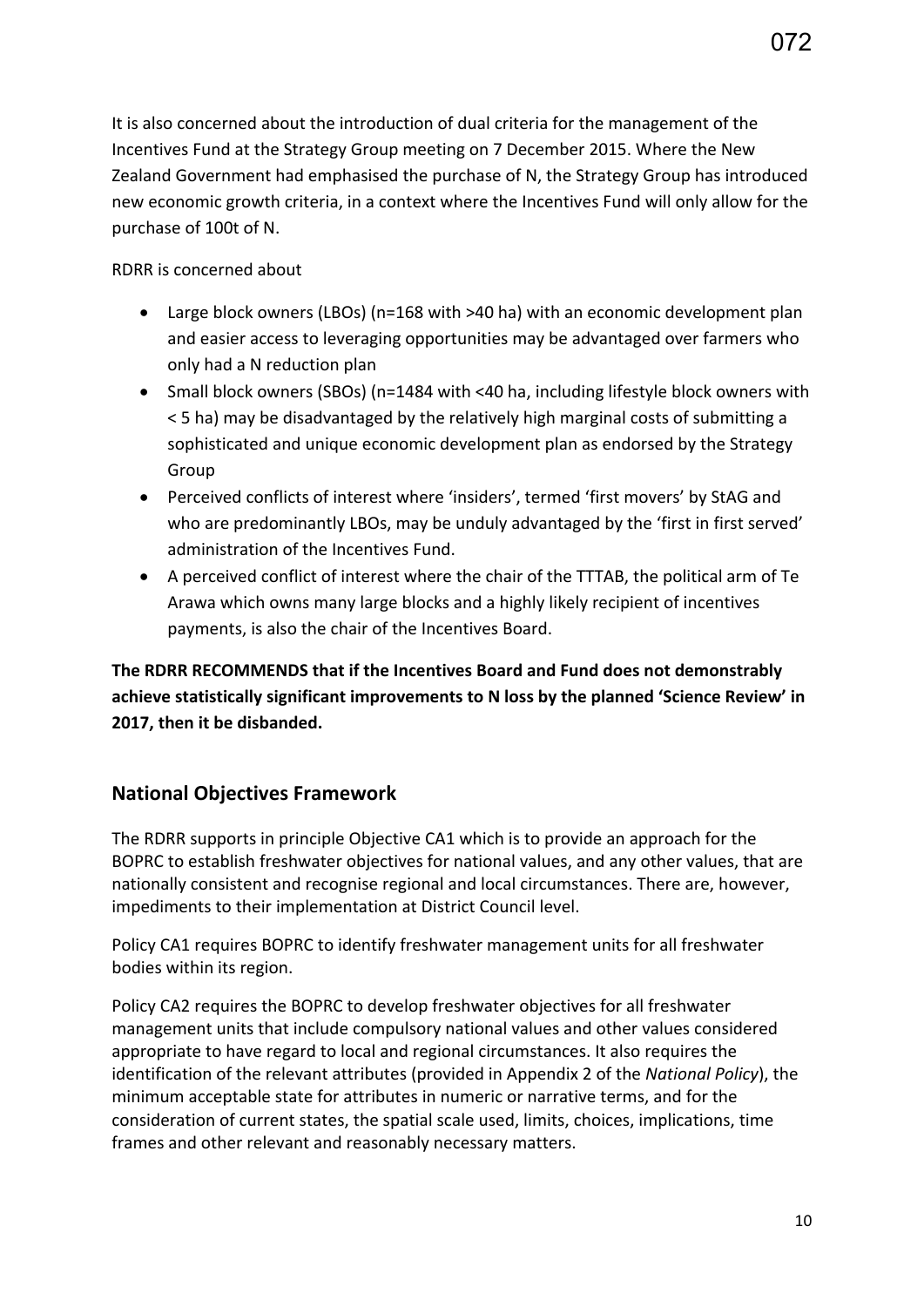Policy CA3 requires the BOPRC to ensure that freshwater objectives for the compulsory values are set at or above the national bottom lines for all freshwater management units, unless the existing freshwater quality is caused by naturally occurring processes or any of the existing infrastructures listed in Appendix 3 of the *National Policy* contributes to the existing freshwater quality.

The RDRR notes that Lake Rotorua has naturally occurring soda springs that discharge alum into Sulphur Bay. About a half of the P in Lake Rotorua comes from Hamurana Spring's ignimbrite rocks in a site of cultural significance.

#### **The RDRR NOTES that exemptions to Policy CA3 will only gain in legitimacy if the RMA Policy Committee of the RDC expands and includes only elected representatives.**

Policy CA4 empowers the BOPRC to set a freshwater objective below a national bottom line on a transitional basis for freshwater management units and for the periods of time specified in Appendix 4.16. This pragmatic practice is commonly known as 'grandfathering'.

The RDRR is concerned that the reconciliation of compulsory national values with regional and local values may take excessive time or be captured by regional and district cultural communities of interest to the detriment to district recreational, economic and natural capital values.

**The RDRR RECOMMENDS that the implementation of the National Objectives Framework be advanced with balanced respect for district cultural, recreational, economic and natural capital values without the provision of vetoes to any community of interest.** 

# **Monitoring plans**

The RDRR supports in principle Objective CB1 which provides an approach to the monitoring of progress towards, and the achievement of, freshwater objectives. There is, however, an impediment to its implementation at District Council level.

Policy CB1 requires the BOPRC to develop a monitoring plan that establishes methods, identifies representative sites for monitoring each freshwater management unit, and recognises the importance of long-term trends in results.

The RDRR takes the view that such monitoring, for freshwater management purposes, does not legitimate the introduction of metering domestic usage to seek rents. Metering can be an effective method of preventing waste, ensuring maintenance and managing commercial usage, but the implementation of Policy CB1 should be restricted to monitoring freshwater management units.

**The RDRR ENDORSES the development of evidence-based monitoring plans, especially by the RDC's reconstituted RMA Policy Committee conducting effective evaluations that deliver public accountability.** 

# **Accounting for freshwater takes and contaminants**

The RDRR supports in principle Objective CC1 which seeks to improve information on freshwater takes and sources of freshwater contaminants, in order to ensure the necessary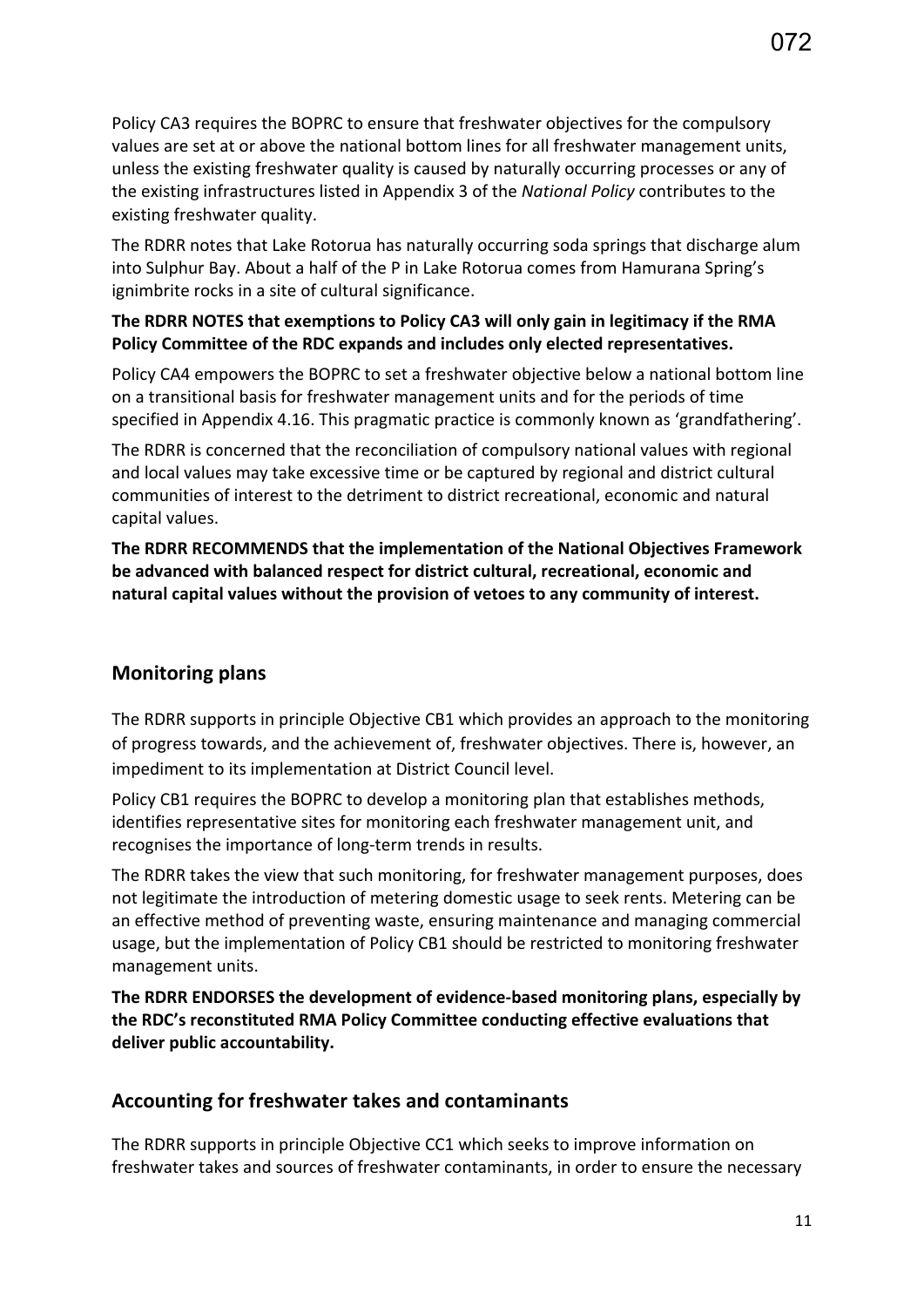information is available for determining freshwater objectives, setting limits setting and managing freshwater units. There is, however, an impediment to its implementation at District Council level.

Policy CC1 requires the BOPRC to establish and operate a freshwater quality accounting system and a freshwater quantity accounting system, at levels of detail commensurate with the significance of quality and quantity issues, respectively, in each freshwater management unit.

Policy CC2 requires the BOPRC to make the information gathered about freshwater quality and quantity is available to the public, regularly and in a suitable form, for the freshwater management units where they are setting or reviewing freshwater objectives and limits.

**The RDRR ACCEPTS IN PRINCIPLE that there must be public accountability for takes and contaminants but is concerned with the potential for provider capture by communities of interest, the reliability and availability of quality measures, and any initiative towards rent seeking for domestic delivery.** 

#### **Tāngata whenua roles and interests**

The RDDR supports in principle Objective D1 which requires the BOPRC to involve tāngata whenua in the management and decision making about freshwater planning, including the implementation the national policy statement. There are, however, impediments to its implementation at District Council level.

Policy D1 requires local authorities to involve iwi and hapū, to identify tāngata whenua values and interests, and to reflect tāngata whenua values and interests in the management of, and decision-making regarding, fresh water and freshwater ecosystems in the region.

Objective DI uses the verb 'to involve' without definition with respect to the management and decision making about freshwater planning, including the implementation the national policy statement. Policy D1 requires the BOPRC to both identify and reflect tāngata whenua values and interests in management and decision-making practices through the involvement of iwi and hapū.

The RDRR is concerned that the BOPRC will need to negotiate a working understanding of the verb in many diverse contexts where interpretations of appropriate management and decision making may range from voluntary consultation through to fully-funded cogovernance. It is not clear how it and the BOPRC and the RDC will together deliver "democratic and effective local government that recognises the diversity of New Zealand communities" (s 3, Local Government Act, 2002).

The RDRR respects the cultural expertise of tangata whenua regarding the management of fresh water and their legitimate role in kaitiakitanga (guardianship). We also acknowledge that the values and interest of tāngata whenua must be given due consideration, especially through authentic consultations with iwi and hapū.